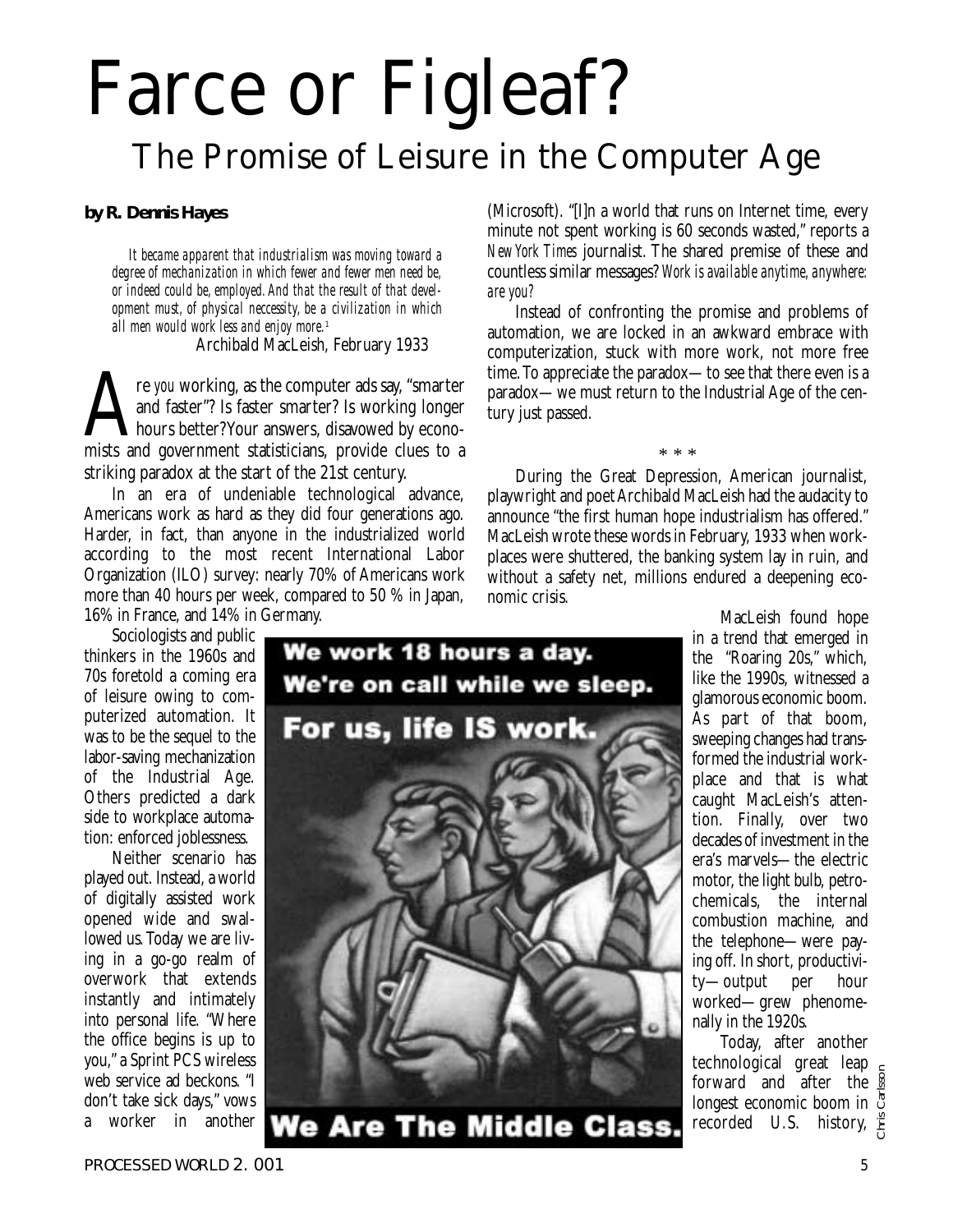credulous observers cite hopeful government figures comparable to those that MacLeish found in the 1920s. Statistics erroneously suggest that white collar workers, including those who work most closely with information technology, work an average of only 33 hours per week. They suggest that since 1995, after a lapse of two decades, workplace productivity is again soaring, that investment in information technology has finally paid off and the future is bright. "The prospects for sustaining strong advances in productivity in the years ahead remain favorable," Alan Greenspan told a Congressional Committee in February 2001. So then, are we working less, enjoying more free time, with even more leisure in the offing?

Just the opposite seems to have occurred. In fact, the long boom of the 1990s looks like something that was *lowered* on worker and workplace. Americans are working longer hours, more intensely, less efficiently, and at more jobs per household than at any other time since the 1920s and perhaps earlier.

It is the harried world of the white-collar worker — the just arriving majority in our service-oriented economy and supposedly the beneficiary of "re-engineering" in the 1980s and "office automation" in the 1990s — that American economists and statisticians have misunderstood.

\* \* \*

During the last 25 years, Americans quietly but furiously reversed a remarkable trend.

That trend, dating from the end of World War II through the Vietnam War, saw a steady reduction in work hours. For most, work remained far from agreeable: hard, boring, or dangerous.Yet in the late 1940s, it became possible to earn a living wage working eight hours a day,

five days a week. In an era dominated by single-breadwinner families, household income rose steadily, too. MacLeish's hope seemed to be materializing. Several related phenomena accounted for this.

Chief among them was productivity, which soared during the 1950s and 60s, picking up where it left off in the 1920s. More was being made from less labor. Theoretically, this made possible a truce in class warfare: with productivity and output rising due to ongoing "mechanization," workers' incomes and corporate profits could rise together while prices remained low. It was a political economy that endorsed the social contract of the post-WWII era and lent credibility to Kennedy's "rising tide lifts all boats."

Making good on the promise of less work and rising incomes required a robust labor movement. Crucially, perhaps, the unionized workplace and the New Deal had secured overtime pay for wage workers. "Time-and-a-half" for overtime dissuaded business from reextending the workday. It also served as an inducement to increase productivity through capital investment. White collar workers–exempt from laws requiring overtime pay by virtue of their salaried status–were still a minority. Their overtime remained "free."

Then something happened that economists still cannot quite explain. By the end of the 1970s, the basis for MacLeish's hope for industrialism was eroding and the remarkable trend had begun to unravel. Longer work hours and sagging productivity afflicted the 1980s. By 1992, Juliet Schor noticed in *The Overworked American* that we were already working more than we had in 1950. "If present trends continue," she reckoned, "by the end of the century Americans will be spending as much time at their jobs as they did back in the 1920s."

In the 1990s, the trend not only continued, it gained momentum. According to reputable, independent  $\overline{\xi}$ surveys that poll workers directly, we  $\hat{=}$ are now working more hours per full  $\frac{5}{7}$ Hugh D'Andrade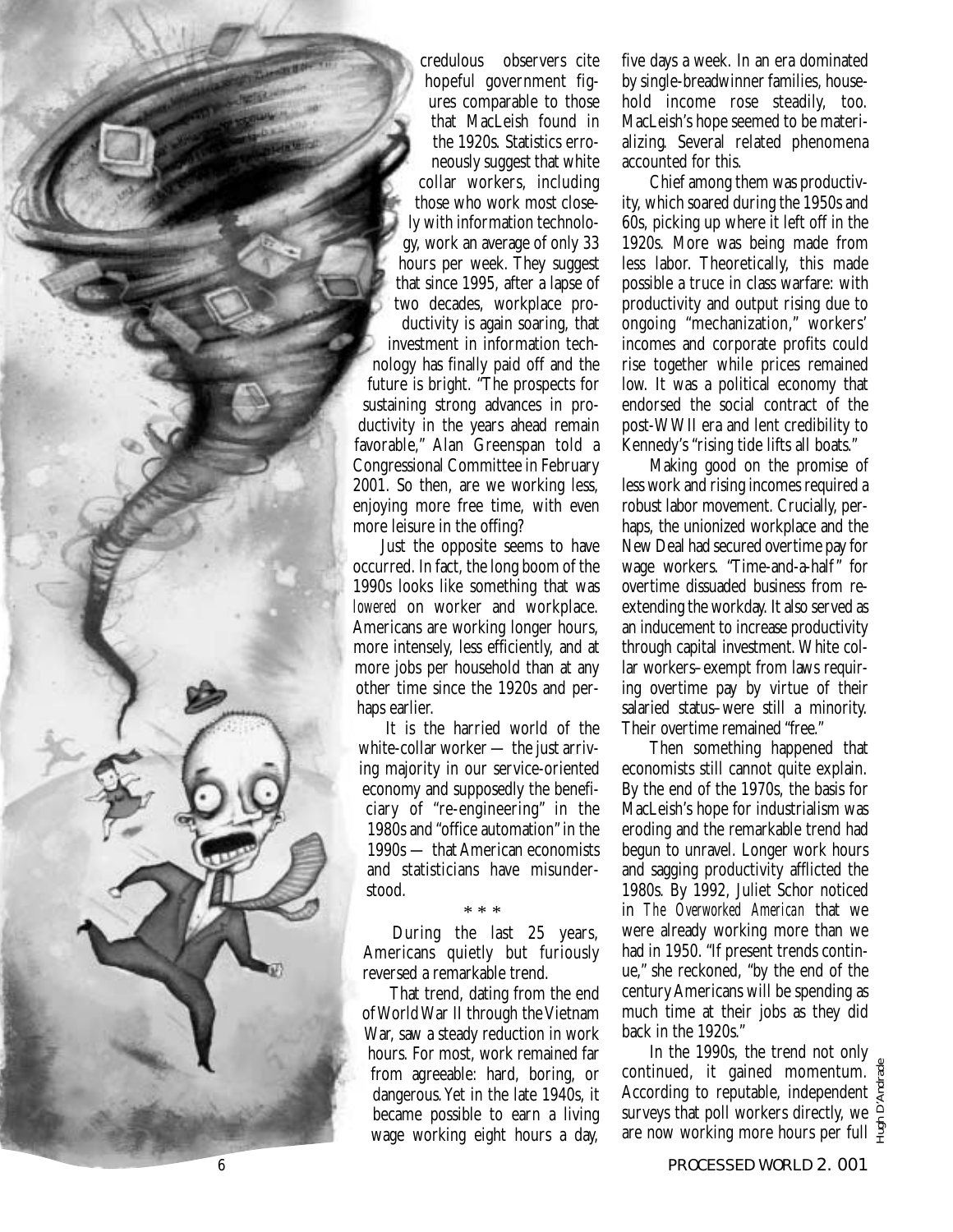time job—flirting with 50 hours per week as a national average—and at more jobs per household—two-to-three job households are now mainstream—than in the 1950- 60s.

The reversal is significant. It can be gauged by adding the hours that today's multi-job household spends working each week then comparing the total with hours worked by historical American households.Take, for instance, a software programmer who works 50 to 60 hours per week. Add a partner working part-time—25 to 30 hours per week—temping at a law firm. This typical contemporary household works twice as many hours as households did in the 1950s, more still than households in the 1920s. In fact, we would have to paralleled the ascendance of office work, investment in information technologies, and the salaried white-collar worker. The correlation may not be accidental. In fact, it is a clue to a related puzzle: How could our longer hours at work go unnoticed by economists and statisticians?

Quite simply, the Commerce Department's surveying techniques still reflect the bias of our industrial past when a blue-collar majority was paid by the hour. Government surveys undercount the number of hours worked by salaried workers because corporate accountants don't track, or report to the government, or compensate, the time actually worked by their salaried workers after hours, on weekends, while commuting, or on vacation.This is to say noth-

reach back to the pre-Ford Industrialism of the late 19th and early 20th centuries to find household workweeks of comparable hours.

The decline of union representation explains some of the reversal. Still, organized labor's fortunes reflect an ebb and flow that is now decades old: the ebb of unions' traditional base blue-collar jobs — and the flow of the new, volatile service sector jobs that Industrial Age unions have been unable or unwilling to organize.

Clearly, the increase in work hours and jobs per household in the last quarter century has



across the generations. Our system is  $SO$  easy, your kids will be major revenue generators before you know it. Simply amazing.



PROCESSED WORLD 2.001 **7** *T* 

pawn.com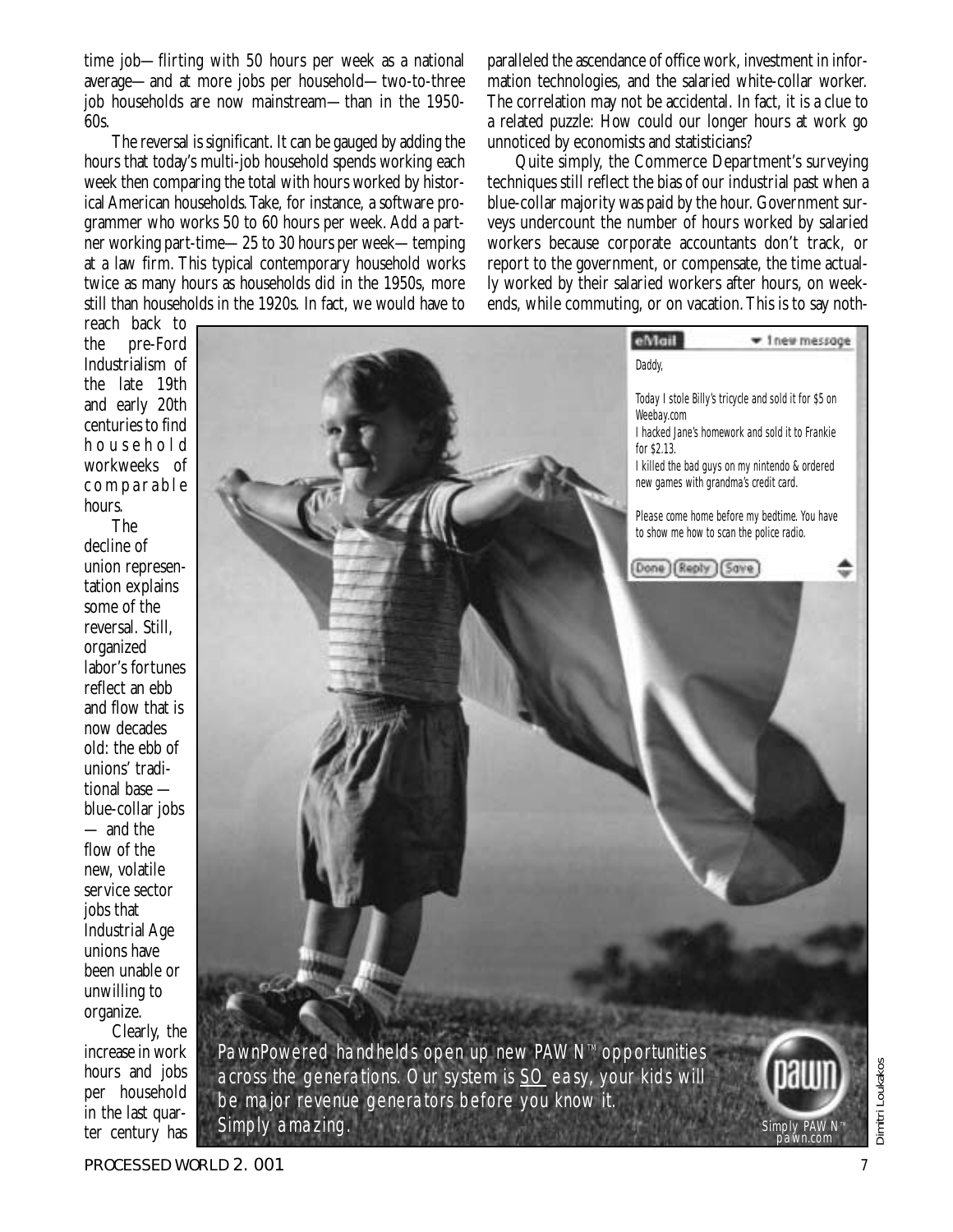ing of work performed at home, where, according to a survey in 2000, at least 25% of us plug back into work. As one observer recently noted, "hundreds of millions of hours of work are going unrecorded by the government."2

The government's rationale for using dated methodology is a mystery. Blue-collar laborers are a minority (about 15%) of the workforce while white collar workers (approaching 50% of the workforce) will soon constitute a majority.3 The mystery functions as both farce and figleaf: the 33-hour workweek reported for white collar workers, a figure that lumps full and part time employees, is ill-reckoned and misleading. And the rosy productivity increases since late 1995 are inflated.

The government and most U.S. economists ignore surveys that more reliably and plausibly track the average workweek and, consequently, productivity.The ILO survey confirmed that Americans are working longer—much longer—than they did before the dawn of the information economy — a full 9 weeks more than the average European worker. And recent years have seen Americans extend their unenviable lead, a trend that parallels rising workplace investment in Silicon Valley technology.

U.S. workers are also less productive than their highly unionized, better compensated, and less harried counterparts in Europe. The ILO report found productivity significantly higher and increasing more rapidly—by over 50%—in Germany and France than in the U.S.

As it is, the biased U.S. productivity fig-

ures suggest that information technology has not only failed to reduce time at work, but also has failed to help us work more efficiently. Nearly 80 percent of all business investment in computer technology occurs in three industries: business services; finance, insurance, and real estate; and wholesale and retail trade. Official productivity growth has lagged in all these industries for years—in commercial banking, which is forever expanding and updating its computer capabilities, productivity growth was negative between 1995 and 1998.

Deepening the correlation between inefficiency and computer use is the fact that "knowledge workers," those working most closely with computers, are among those working the most hours of any group in the workforce.

Do we, as some have suggested, find the faster pace of work thrilling?4 Are the long hours working closely with technology really so rewarding?5 Has the workplace become a haven for those whose lives are uprooted by divorce and chaos at home?6 Perhaps. But these explanations presume that overwork—whether overtime or more jobs per household—is voluntary.

Last year a *Business Week*-Harris Poll confirmed that most people feel they haven't benefitted from their increased workloads or the surging economy of the 1990s.

Two-thirds of the respondents said the boom had not raised the level of their earnings or increased their job security.<sup>7</sup> For many, prosperity was illusory or literally borrowed: during the 1990s, household-related debt ballooned. Credit card debt alone surpassed \$7,000 per household. And for the first time since the Great Depression, the household savings rate is negative.

Indeed, the payoff for our increasing toil has been so meager that it now takes two or more jobs per household to acquire necessities and luxuries that one job purchased 30 years ago. Today, in nearly four out of five couples—compared with one out of five in 1950—both partners work, with women working nearly as many hours for pay as men. Some work longer and harder because they want to. But for most, overwork is not elective, it is part of a new social contract. Renewing that contract in perpetuity is the household inflation that, like salaried overwork, eludes official surveys. Squeezed for time as well as income, multi-job households pay a monthly premium for childcare, a second or third car, dining out (or getting take-out) more often, and more.

> In gross and subtle ways, statisticians and economists who should—and perhaps do know otherwise obscure this unfolding social history as well as its connection to our era's version of "mechanization."Their confusion is ours: inaccurate tidings of higher productivity and shorter hours at the workplace sustain our naivete about technological efficiency.

Our confusion about work and time is far

from academic. It invites us to deny the personal impacts of overwork.

\*\*\* What happens when pressure to work longer and harder constrains non-work life? When lunch breaks are shorter, less convivial, or simply an excuse to slip in more work? When fast food isn't deemed fast enough, so we "drive thru," take out, and dine alone, en route, as tens of millions of Americans now do everyday?

What becomes of imagination when we entertain, read, vacation, play, sleep (and, in consequence, dream) less? What happens to personal life when, as time-managment authors now advise, we schedule weekend "appointments" to garden, to have brunch or "romance," or to meet with family to review the "domestic agenda"?

What happens to work itself when, to get more done, we go at several tasks simultaneously?

Are we simply too busy to entertain such queries? If the answer is yes, we may be ignoring the most far-reaching change in American culture in over 100 years.

We once placed a high value on time away from work. The American-led movement for the eight-hour day, begun in the 19th Century and continuing through the 20th, is a leading candidate for the world's most sustained and violent

THE GOOD FIGHT Ayn Rand is harder to kill than Rasputin. (Nixon was a crib death next to her, a quitter.)

## *by klipschutz*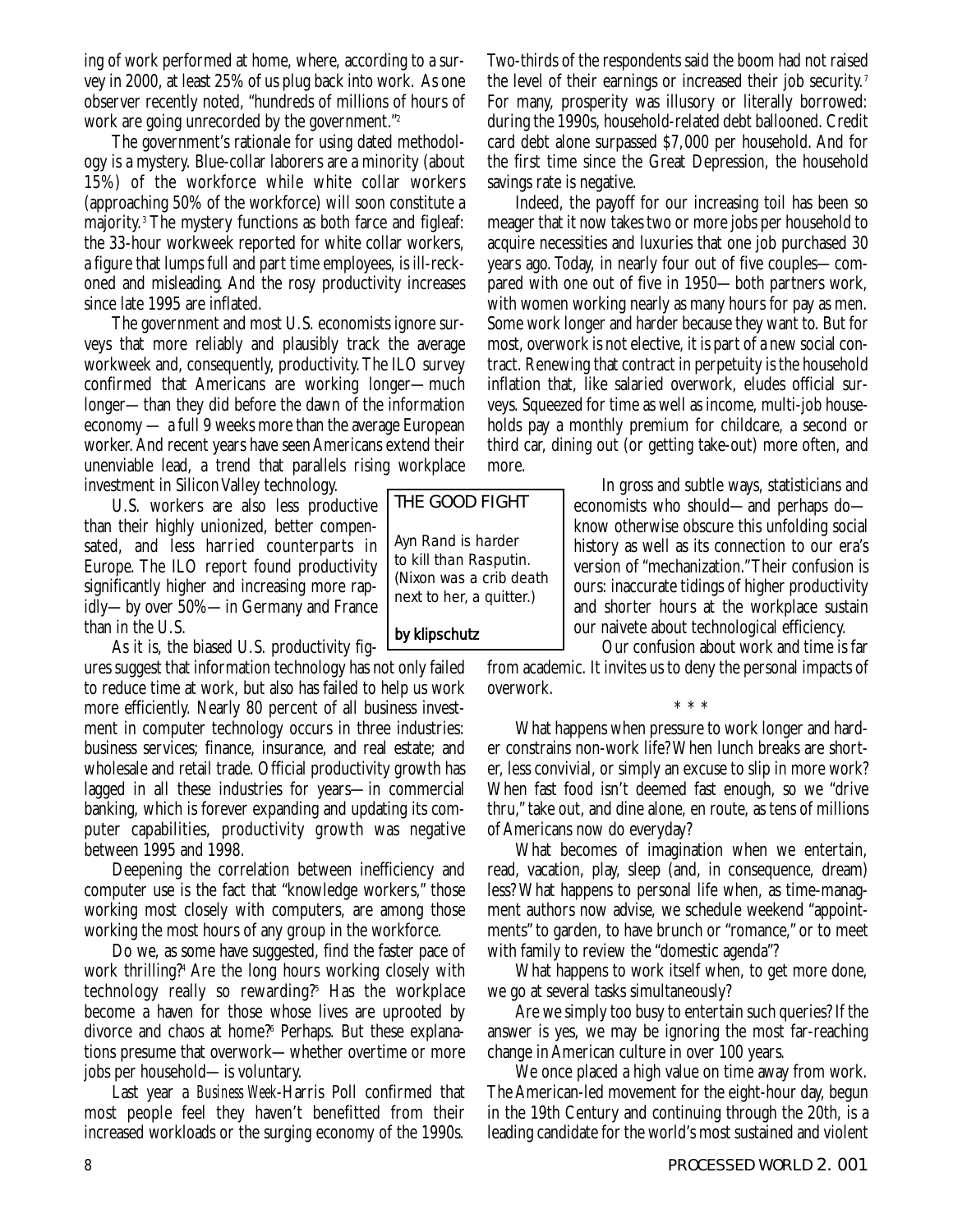## POETRY DEMANDS THE INTRODUCTION OF PROGRESSIVE UNEMPLOYMENT THROUGH COMPREHENSIVE MECHANIZATION OF EVERY FIELD OF ACTIVITY. ONLY BY UNEMPLOYMENT DOES IT BECOME POSSIBLE FOR THE INDIVIDUAL TO ACHIEVE CERTAINTY AS TO THE TRUTH OF LIFE & FINALLY BECOME ACCUSTOMED TO EXPERIENCE; FURTHER, THE IMMEDIATE ABOLITION OF PROPERTY & THE COMMUNAL FEEDING OF ALL, THE ERECTION OF CITIES OF LIGHT, WILDNESS & 150,000 CIRCUSES FOR THE ENLIGHTENMENT OF THE PROLETARIAT.

First printed by the Central Committee of the Dadaist Revolutionary Council of Berlin in 1919

class struggle. By mid-century,Americans were winning.At the start of the 21st century, we seem resigned to losing it.

It is now likely that most Americans will continue to experience less and less free, spontaneous time; fewer and fewer interludes undistracted, unthreatened or not overshadowed by work.What we are losing is not only a margin of time but also a conception of time itself and with it, a certain composure as well as a shared memory of another way of living.

Hastening and supplanting these losses is a preoccupying and work-centered stress.

Stress, so oft-cited we may by now be skeptical of it, is perhaps the most deeply and widely felt experience of our time, and not merely at the workplace where close to a majority now report it at debilitating rates.We occasionally hear or read that stress and related injuries cost American business billions of dollars in absenteeism and lost revenues. In less measureable ways, workplace stress touches nearly everyone daily.

Work-centered stress entangles lives. It weighs on the American preconscious, prompting harried choices, whether it be how and where we work (in our kitchens, driving a car), what we eat (fast, unhealthful), or what we do with our shrinking free time (watch more television, sleep less). Stress keeps us awake at night, makes standing in growing lines less endurable, sours the moods we bring home, ignites in road rage.

Stress may be the most honest response because it so immediately confirms our common predicament. We expected less work and more time. Indeed, contemporary medical practicioners now define the most affecting stress as the tension between the expectation of being more productive at work and the humbling reality of what technology has actually accomplished for us. What it has accomplished is unprecedented.

For the first time in history, work now commands an instant purchase on our time. An array of devices—cell phones, pagers, personal digital assistants, and laptops provide an odd convenience. They give us the immediate, mobile communication we feel we need to negotiate life in the fast lane.They confer, for some, a sense of importance, of being "in demand."Yet it all somehow gets back to work: the same devices also serve as a Digital Leash, allowing work to tug at personal life anytime, anywhere. A growing attachment to work forces many to schedule non-work time as if we were on-the-job time — obliging us to work, commute, and even relax within a time-managed framework that was once the domain of hard-charging corporate executives.

A work-like regimen has invaded every refuge. The assault is visually confirmed by the "calendar tools" that millions of us now run on computers or carry in personal devices. Unlike the "DayTimers" and assorted appointment books of even 10 years ago, today's digital calendars overlay hour-by-hour grids over weekends and holidays, inviting us to track free time from a workaday perspective. There is justification for this, especially in the multi-job household. All too often, our weekends, holidays, and vacations con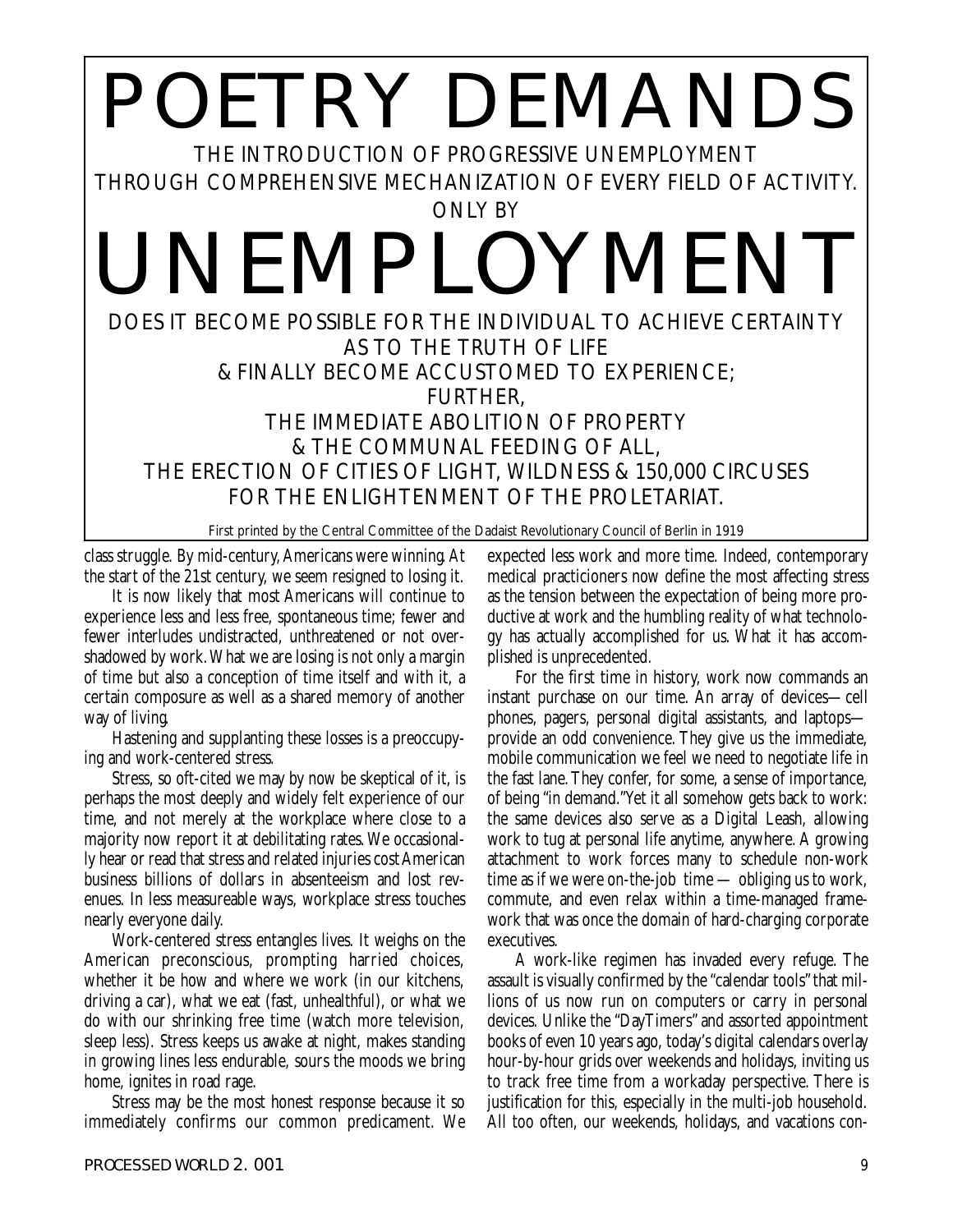front us as time to complete postponed chores. Again our expectations—this time for play and recuperation—are diminished by a work-like outlook. The stress that MacLeish's contemporaries associated with paid work has come home.

In the Industrial Age, laboratories in Detroit, Buffalo and Menlo Park, New Jersey gave American capitalism the laborsaving technologies to mechanize the blue-collar workplace. More recently, the technology firms in Palo Alto and Redmond were to deliver time-saving automation. It has been over two decades and we are still waiting, even as we witness an investment in "faster, smarter" technology that now exceeds \$1 trillion per year. And our most frequently heard commentators repeat the catechism—that information technology, while disruptive to society, has generated prosperity for all while reducing work or ameliorating its conditions.

Something quite different is occurring. Instead of automation, Silicon Valley has given us computerization, which has delivered *more* work, a cavalcade of unsteady jobs and uncertain tools, a mobile and instantly interruptible workplace, and less time to get anything done. *Information technology firms have persuaded us to computerize the workplace instead of automating it.*

\* \* \*

Those who predicted the miracle of automation based on faster and faster computers misjudged the odd and frankly unexpected economics of technology innovation that evolved in Silicon Valley.

Expecting automation, and fearful of rivals, corporations opened their gates to information technology. They hoped to ride the trajectory of improving gadgetry to a new economy of higher profits and less compensated work time. Moore's Law and the rehabilitation of one of MacLeish's peers seemed to favor this course.

In the 1930s, the Austrian economist Joseph Schumpeter emigrated to an influential post teaching economics at Harvard University. This secured a platform for his most famous concept, "creative destruction." Schumpeter celebrated entrepreneurial innovation as the engine of progress in capitalist economies. (Later he came to think that a technocracy of scientists and engineers would institutionalize innovation.) He believed that markets would control the process of technological change in a way that would spread benefits widely, thereby compensating for the dislocation and obsolescence left in its wake. Schumpeter's star rose over Silicon Valley in the 1990s. Many insist that his views remain in sync with the disruptive innovation of our era, and they point to Moore's Law as proof.

Moore's Law is the famous dictum (advanced by Intel co-founder Gordon Moore) that microchip capacity—and, by implication, computing power — doubles every 18 months. This phenomenon was observed time and again throughout the 1990s. Citing it, and spinning it into corollaries, many economists and most business journalists *assumed* that faster, more efficient computer hardware was creating a Schumpeter turbo-effect: a non-stop boost in workplace efficiency that would yield higher profits, productivity, and prosperity.

What Schumpeter could not have imagined, and what many businesses are just now learning, is this: Work confronts Silicon Valley as a vast, ongoing market for technology products; it is immensely more profitable for Silicon Valley to computerize, rather than to automate, our work.

We took automation for granted. At industrial expositions and in magazine features in the 1930s and 1940s, automation became a way to entertain the future. But its shape—and the idea of the computer as its agency — really emerged in the 1950s and 1960s.

In a 1958 World Book Encyclopedia entry, John Diebold (a professional "management engineer") put the matter plainly. "Like mechanization," Diebold said, "the word automation ... is used to describe an attitude toward production." He continued:

"Just as the machinery of mechanization freed human workers from much of the physical labor of production, the machinery of automation frees human workers from ... mental labor..."

Diebold suggested that computers were already reducing the "mental labor" of "business offices." But the consensus then forming around computer-driven automation overlooked the social history that could make it possible.

Fifty years ago, having won mandatory overtime pay and the right to strike, the labor movement could penalize employers who "mechanized" in ways that created more work or less pay. By contrast, at the dawn of the computer revolution, white-collar workers were unorganized. And a growing proportion of them—those on salaries—could extend "free" overtime to their employers. On the one hand, this meant that the economic incentive to automate office work was less compelling than it was to mechanize industrial work. On the other, the truly epic profits to be made selling computer technology assured that an irresistible force would hit every office.The result, computerization, describes the now familiar pattern of nonstop, disruptive investment in digital technology. It is a momentous force for change but, lacking an agenda to truly automate work, an insidious, cynical, and dehumanizing one.

For Silicon Valley, however, computerization is its own reward. The more frequently products ship, the larger the revenue—from sales as well as from rising stock equity.The faster that innovative technologies get pushed out the door, the higher the likelihood of achieving a corner on the market and a provisional monopoly profit, not to mention a major equity bounce. With the eager cooperation of Wall Street, Silicon Valley is driven to develop, devour, replace, and extend our digital infrastructure with reckless frequen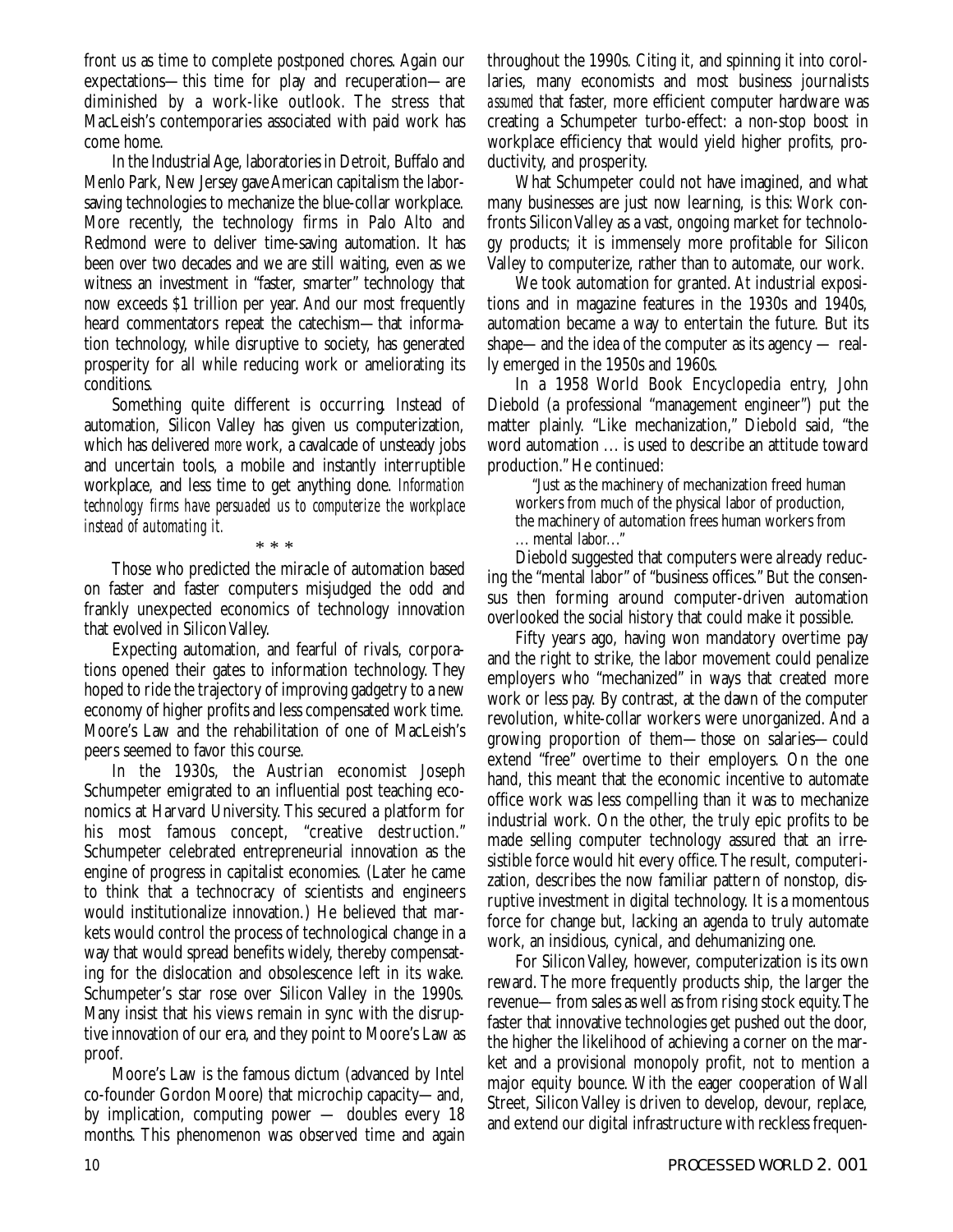cy. The outcome is a quickly changing proprietary computing environment that is at odds with labor-saving automation.

The logic of computerization is simple, effective, and self-reinforcing. It invites and, eventually, compels workplaces to discard still useful technology in favor of new products. It does so almost as frequently as Silicon Valley develops the next upgrade, which is now as often as every three months for widely used operating systems and applications.

The computer industry and its trade press are occasionally candid about the overwork wrought by computerization. In a special issue devoted to "IT Complexity" in April, 2001, *InformationWeek* observed that:

"More than a half-century has

passed since the invention of the Eniac computer and two decades since the introduction of the PC.Yet today's IT systems—in the home, the office, and the factory alike—are fraught with complexity and difficulty. Companies spend millions of dollars for help-desk support and troubleshooting technicians to untangle problems as PCs freeze, servers crash, Web sites go down, and networks fail."

The magazine reported that 90 % of the 250 IT and business managers it surveyed say "IT is more complex to manage than ever before." That same month, reacting to what a *New York Times* reporter called "an explosion in the variety of electronic devices," IBM's top hardware strategist Irving Wladawsky-Berger suggested that IT's complexity may soon be exponentially worse. "Our customers will have roughly 10 to 20 times more technology to manage over the next five years," he conceded. "This is a very tough problem" he argued, because computers today already must "survive much more unpredictable environments than in the past."

As workplaces have become dependent on information technology, our digital tools and environments have become obsolete at a faster and faster pace. As businesses get wired and interconnected, upgrading an application here or integrating a new database there introduces incompatibilities that roil (and prompt sudden upgrades to) other workplace computing environments. For Silicon Valley firms, it is a virtuous cycle.

But for business in general, the manic pace of technology has foiled efforts to truly automate white-collar work. Workplace routines are chronically revised to reflect digital retrofitting, application software tweaking, database port-



ing, or the uncertain and seemingly endless project of conjoining disparate computer environments in the aftermath of corporate mergers. For a growing number of us, day-today work is less standardized and steady than at any time in living memory. Of course, standardization is not always kind to work and worker. It is, however, a premise of automation and the possibility of reducing toil.

\* \* \*

Chief among the casualties of computerization is computer literacy. Far from the static category still promoted by policymakers and business leaders, computer literacy is a changling. It presumes continuous training to match the twists and turns of the latest upgrade, training that, for most, is rarely forthcoming and timely. It also demands time, effort and patience to appropriate the arcane, informal knowledge that even seasoned programmers affirm is required to function in computer environments. Computer literacy has become a moving target with which few can keep pace. "You can never master your job because things change so often," as a 12-year veteran of a large Silicon Valley firm put it. Instead, we are slouching en masse toward a perpetual state of occupational apprenticeship.

Compounding the impact of upgrade cycles on the workplace is the astounding lack of reliability of computer software.The uncertainty of chronic, unpredictable change is trumped by the unreliability of tools that resemble prototypes more than products.

Never before have so many tools with so many defects been sold to so many workplaces.Technology firms, in their rush to the market, overlook product quality, scale back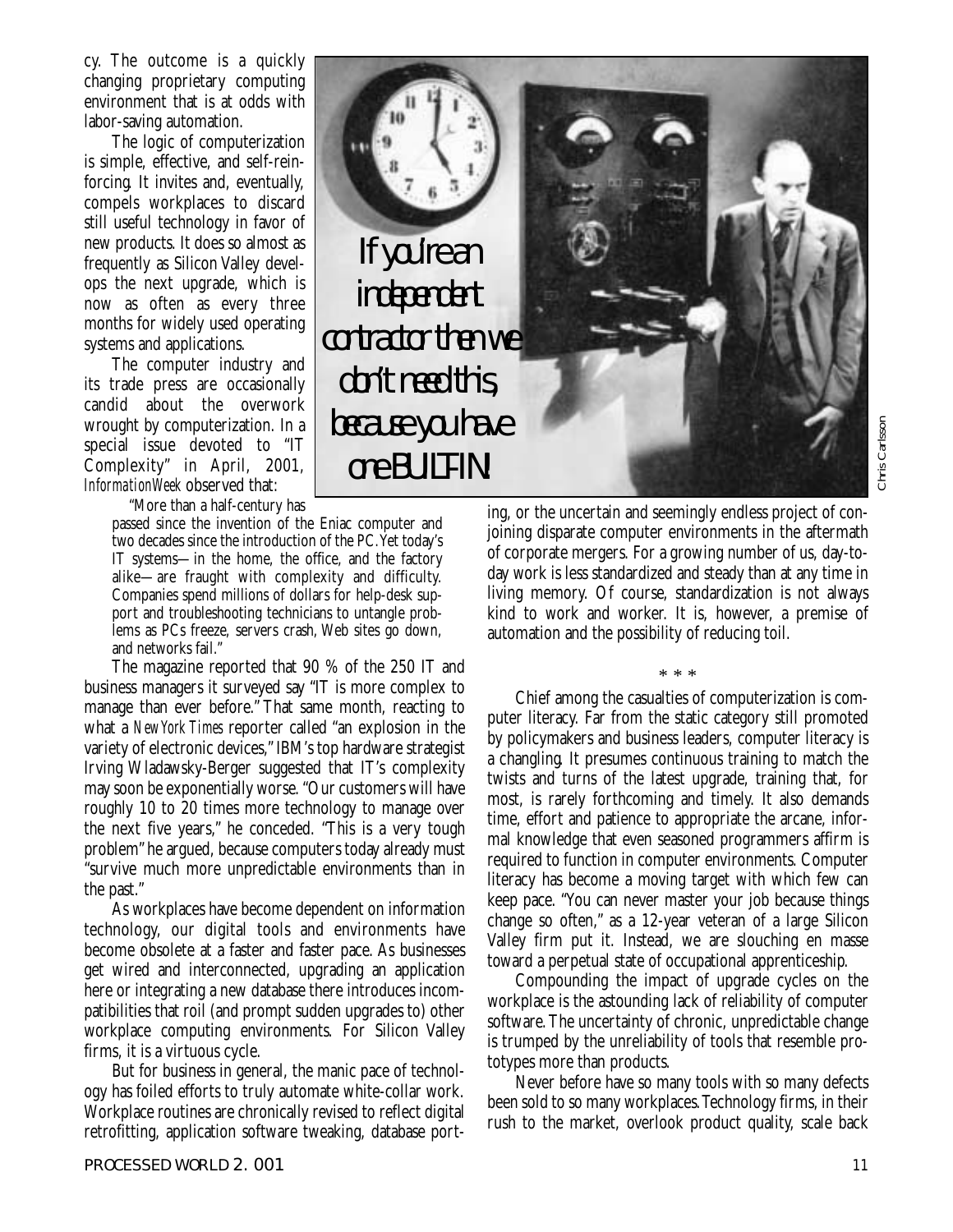testing, and routinely ship mischievous software full of "known bugs." Once a source of pride for American capitalism, workplace tools and technologies have reached historic lows in quality—and, of course, longevity: just as tools get patched and systems fixed, fresh upgrades are issued and a new round of wired alchemy engulfs the workplace.

Taken together, rapid technological obsolescence and defective software are leading causes of overwork in the white collar workplace. Those of us who work with computers now have a second job: keeping them patched and

upgraded and responding to their intricate cues, messages and glitches. "Each user, an administrator," lamented the chief netofficer Microsystems.

Given the fragile, complex, and changing state of information technology, it's not surprising that corporations can neither understand nor control their workplace computer environments. This has called into being a vast and lucrative computer support industry. In deals that would have shocked Henry Ford, blue-chip corporations now cede control of their most prized assets to strangers, signing multibillion dollar contracts to outsource the managment of their computer systems. Among the beneficiaries is Electronic Data Systems, the computer support provider that made Ross Perot's fortune. EDS signed contracts worth \$7.5 billion in the first three months of 2001, its ninth consecutive quarter of record signings.

Scandalously, technology development firms have taken a cue from the computer support industry. Patching the bugs in the software they shipped last quarter—and perhaps introducing a few more in the bargain — technology developers derive a growTHE TIME FAMINE *for R. Dennis Hayes*

Like the bellies of famine children, who sitting dully on fissured earth have nothing but time and almost no time at all, our days have distended,

and like those children we hunger surrounded by overflowing prices as swiftly digital as rice, as memoryless and purposeful as water‹

but not like, because we've forgotten we're waiting for the glinting grain of life or the dark meal of sleep, that we agreed to wait, not like them because

our waiting is busy as the flies round their eyes, crowded with quick articulate workings, with appetite's mouth-parts ticking, with a muffled buzz like instinct;

so that hunger in us is not implosive emptiness but implanted growth, a larva lengthening segments under the swollen curve of our lives:

coiled like a mainspring, eyeless but gleaming with intent, it eats precisely, muscle-mass, nerve, then on to the vitals one at a time; it cleans us

to slumped sacs awash in screenlight, hung in feeder tubes; and having reserved the will's red fist for last, slips out of our open mouths and moves on.

*—Adam Cornford*

ing portion of their revenues from "customer support," which typically costs \$90 to \$150 per hour ad hoc.

Wired businesses are over a barrel. Managers may threaten to switch operating system, application, or hardware vendors when new releases don't work as promised. Some do switch. But the threats more often give way to sighs.They know that similar problems will crop up in any new configuration.

"They can't rip it out," was how one technology marketing professional shrewdly described the leverage of the technology firm over its computer-dependent clients.Writ large, that leverage, and the extent of unreliability that now characterizes computer environments, is reflected in a single sobering datum. The computer service industries are now the fastest growing branch in the entire economy, with projected job growth topping the charts at 1,872% between 1998 and

2008.

\*\*\* We have come a long way from the relative workplace stability that characterized the high productivity years of the Industrial Era. Standardization, reliability and equilibrium were the rough premises of the Taylorist efficiency engineer who sought to impose a calculus of toil on blue-collar work. As computerization has laid siege to the office, work itself has been reorganized more often than at any other time in history. Today the very concept of "work routine" is an oxymoron. Nowhere is this more evident than in the Tower of Babel that is contemporary management theory.

In the 1980s and 1990s, management theory eagerly ratified computers as a means to reduce work and lower corporate spending. Today there is a tone of concession and resignation. Management consultants have given up on the optimistic "reengineering" of the early 1990s. (They rarely use the other "r" word—"restructuring"—because it has become a euphemism for layoffs and bankruptcy.) In the new millenium, they instead have recourse to chaos theory, improvisational

theater, and neo-Darwinian models to depict their subject: the anarchy of the computerized workplace. Far from articulating a way to subordinate technology to work and thereby promote automation, management consultants prescribe coping strategies for the afflicted.

"[I]n the face of threat" from technological change, the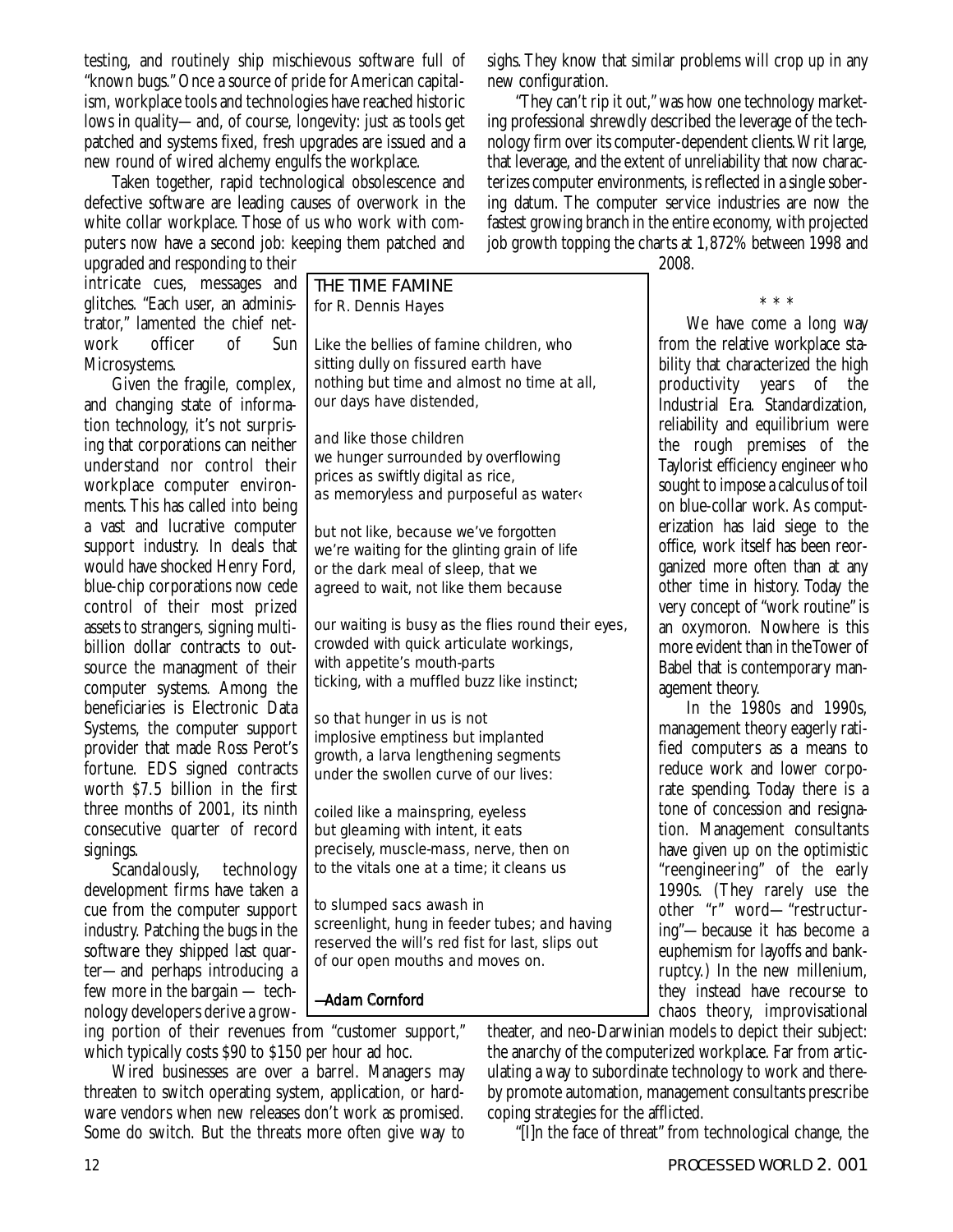authors of *Surfing the Edge of Chaos* warily counsel managers to accept "living on the edge of chaos," because "[t]his condition evokes higher levels of mutation and experimentation, and *fresh new solutions are more likely to be found*."(emphasis added)

"E-business environments are full of surprises," a distinguished Harvard Business Administration professor concedes in her new book,*e-Volve!*After interviewing over 300 movers and shakers, and conducting a 785-company global survey, her advice to workplace managers? "Instead of following a script, e-savvy companies run an improvisation theater. ...[s]oon the performances of many troupes accumulate to take the organization in a new direction."

The metaphors of instability and the temporizing "solutions" reflect a workplace undergoing relentless change with no discernible direction other than the certainty of absorbing an endless stream of computer products."If things seem under control, you're just not going fast enough." quipped management guru Thomas Peters. Indeed it's hard to escape the conclusion that the computerized workplace is, from the point of view of its underlying technology, unmanageable.

A metaphor that gets us closer to how computerization affects work and worker is that of the machine itself. "Wherever the machine process extends, it sets the pace for the workmen, great and small," observed Thorstein Veblen in

1904.Amid the chaos of an earlier machine age, and clearly speaking of different kinds of machines, Veblen warned that:

...Mechanically speaking, the machine is not his to do with as his fancy may suggest. His place is to take thought of the machine and its work in terms given him by the process that is going forward...."8

Today, Veblen would be among the first to agree that the most profound and wide-reaching "process that is going forward" is computerization. His suggestion that the machine influences the process as well as the "thought" of work bears comparing.

Computers are simple work machines. They are designed to work on several tasks simultaneously (multitasking) and to respond as quickly as possible—ideally, in "real time"—to interruptions that change the priority of assigned work, or introduce more work.This is as good a description as any of the approach to work that computerization has foisted on millions of white-collar workers.

Is it really so surprising that, absent the will to subordinate computers (and those who develop them) to the task of *reducing* work, we have reacted to the flood of technology products by adapting work to the task of computerization? With the pace and organization of work now parsed by clock cycles and paused by upgrades and in thrall to the latest digital status quo, no wonder we are behaving in computer-like ways.

\* \* \*

At our jobs and in our personal lives, we are interrupted and interruptible as at no other time in history.This condition derives from the computer-like assumption that we are available to respond in real time to requests for our attention. More than occasionally we put aside assigned work to administer our computers — installing or testing or integrating new software, adding a print driver, reading a reference manual, downloading a bug fix, or waiting for technical support while a system or application is down. When our computers are functioning, we are even more interruptible.

According to a 1998 Pitney Bowes survey the average office employee sent or received 190 messages (faxes, traditional letters, telephone calls, and email) everyday. In 1999, that figure grew. Nearly half of those surveyed reported being interrupted by six or more messages every hour. One of four people reported being distracted to very distracted by the interruptions. As a technology support administrator told me, "I'm lucky if I get 20 minutes of work done without a distraction."

The window of our interruptibility may soon open wider. Technology firms are currently prototyping "Online Presence Awareness" systems that integrate Instant Messaging technolo-



ConTime. Your time. On us.

People like you<br>helping people like us<br>help ourselves.™

Matt Hoover

Matt Hoover